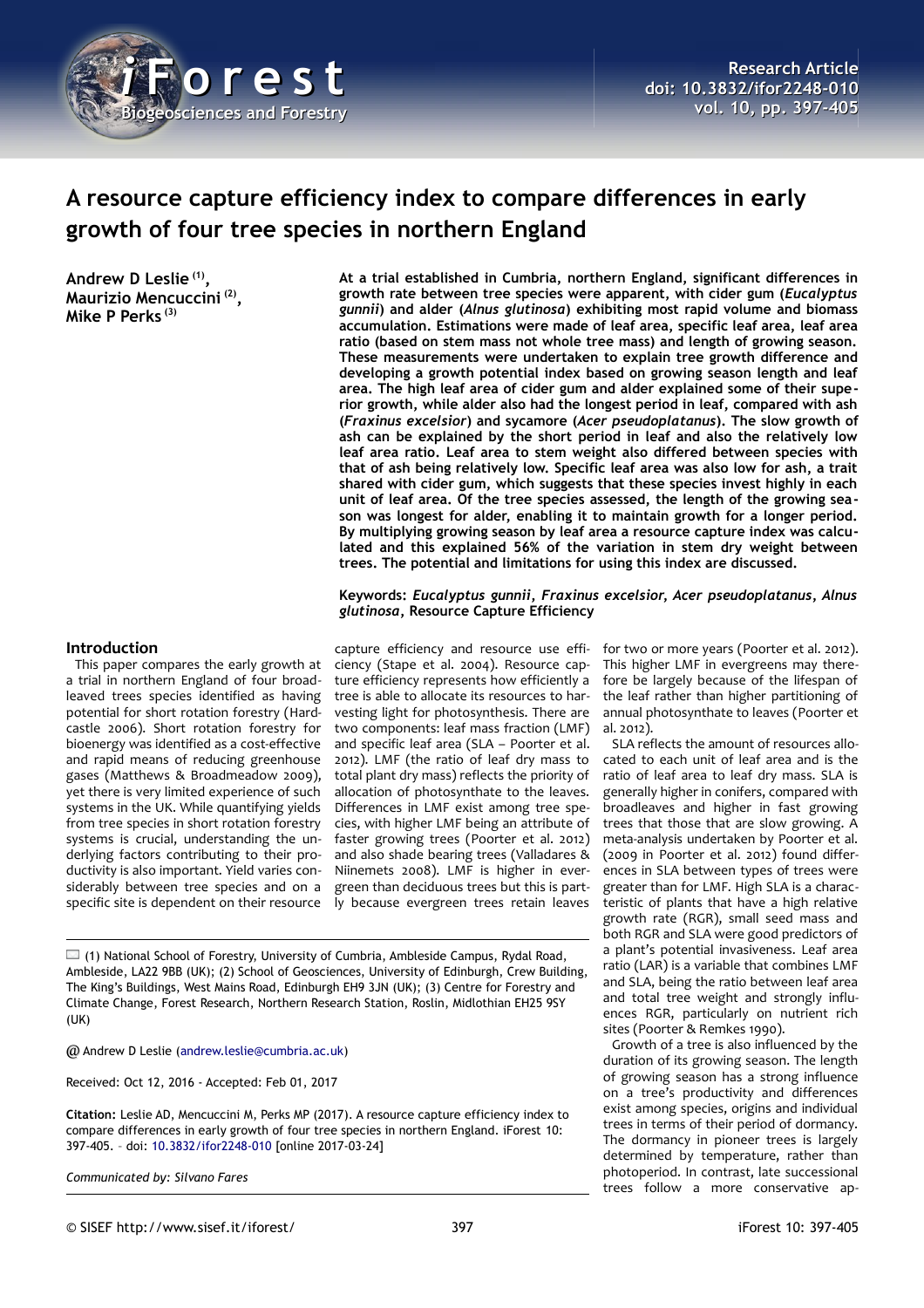<span id="page-1-0"></span>**Tab. 1** - Origins of trees used in the trial and recommendations for the origins. A map of regions of provenance (Zones) for Great Britain is available in Forestry Commission (2016). Recommendations from: (1): Worrell (1992); (2): Hubert & Cundall (2006); (3): J. Purse, pers. comm.; (4): Evans (1986); (5): Cope et al. (2008).

| <b>Species</b> | Origin                                                                                              | <b>Recommendations</b>                                                                                                                                                   |
|----------------|-----------------------------------------------------------------------------------------------------|--------------------------------------------------------------------------------------------------------------------------------------------------------------------------|
| Alder          | Zone 108, South west Scotland                                                                       | Use British provenances <sup>1</sup>                                                                                                                                     |
| Ash            | Zone 108, South west Scotland                                                                       | Seed stand material or material slightly to the<br>south of planting site $2$                                                                                            |
| <b>Birch</b>   | Zone 202, central to north<br>east Scotland                                                         | Avoid origins from long distances away from<br>the planting site (slightly southern/eastern)<br>locations seems to give more rapid growth) $2$                           |
| Cider<br>gum   | Likely to be from a seed stand<br>at Dipton, New Zealand <sup>3</sup> .<br>Original origin unknown. | Origins from Lake McKenzie and Mount<br>Cattley, Tasmania perform particularly well 45                                                                                   |
| Shining<br>gum | Likely to be from a seed stand<br>at Dipton, New Zealand <sup>3</sup> .<br>Origin Central Victoria  | Victoria provenances are most frost hardy 4                                                                                                                              |
|                | Sycamore Zone 403, Midlands, England                                                                | Most British provenances grow well at most<br>sites. May increase productivity by using<br>origins from sites slightly to the south of the<br>planting site <sup>2</sup> |

proach, requiring a longer period of chilling and are highly sensitive to photoperiod (Basler & Korner 2012). Nutrition has also an influence on period of dormancy; tree species with enhanced access to nutrients, including nitrogen fixing trees like alder adopt a higher risk approach to the development of their foliage, in a similar way to pioneer trees (Tateno 2003).

At this trial, growth was measured but also attributes important in influencing this growth were quantified, and these were compared between the tree species. A resource capture efficiency index was devised (leaf area × period in leaf) and its relationship to stem volume was investigated. Results are compared with those of other researchers and differences observed be-

<span id="page-1-1"></span>**Tab. 2** - Climate at the trial from: (1) the Establishment Management Information System (EMIS); and (2) from 1971 to 2000 average data from the Newton Rigg weather station (Met Office 2014a, except for minimum temperature, which is from Met Office 2014b). (AT5): accumulated temperature above 5 °C; (CT): continentality; (DAMS): detailed aspect method of scoring; (MD): moisture deficit. A detailed description of these variables is found in Pyatt et al. (2001). Annual rainfall = summer rainfall + winter rainfall.

| Parameter                         | Value           |
|-----------------------------------|-----------------|
| $AT51$ (degrees yr <sup>1</sup> ) | 1503.4          |
| $CT^1(^{\circ}C)$                 | 6.3             |
| DAMS <sup>1</sup>                 | 14              |
| $MD1$ (mm)                        | 148.2           |
| Summer Rainfall (mm) <sup>1</sup> | 386.4           |
| Winter Rainfall (mm) <sup>1</sup> | 396.2           |
| Mean Min Temp $({}^{\circ}C)^2$   | $0.4$ (Jan)     |
| Min Temp $(^{\circ}C)^2$          | $-14^{\circ}$ C |
| Frost days <sup>2</sup>           | 57.6            |
| Mean Max Temp $({}^{\circ}C)^2$   | 19.4 (Jul)      |

tween the tree species explained by their ecology.

The hypotheses tested were that: (i) there were differences in volume and biomass growth, SLA and LAR between the tree species at the trial; (ii) growth of stem volume was positively related to leaf area and growing season; (iii) the differences in growth between individuals and species can be explained by their resource capture efficiency and other aspects of their ecology.

# **Materials and methods**

#### *Experimental design*

A one hectare trial was established at Newton Rigg, Cumbria, England (55° 40' 56" N, 02 $^{\circ}$  47' 22" W) at an elevation of 160 m above sea level. Ash (*Fraxinus excelsior*), sycamore (*Acer pseudoplatanus*) and alder (*Alnus glutinosa*) were planted in winter 2008 and cider gum (*Eucalyptus gunnii*) and shining gum *(Eucalyptus nitens)* in April 2009. Excluding the eucalypts, species selected for the trial were all classified by EMIS (Perks et al. 2006) as being "suitable", rather than "very suitable" or "unsuitable" for the site. The transplants were cell grown 20-40 cm plants raised by Alba Trees in the Scottish borders and origins are described in [Tab. 1,](#page-1-0) along with recommended origins for the species.

Aspects of the climate at the trial were obtained from the weather station at the Newton Rigg campus and from the Establishment Management Information System (EMIS – Perks et al. 2006) and are shown in [Tab. 2.](#page-1-1)

The trial site was originally grass pasture, the soil being a slightly acid (pH 6.0) clay loam brown earth. Soil bulk density was 0.76 at 0 cm to 15 cm depth and 1.07 at 15 cm to 30 cm depth, while the soil nitrogen concentration was 0.36 g cm<sup>3</sup> and 0.29 g  $cm<sup>3</sup>$  at 0 cm to 15 cm and 15 cm to 30 cm depth, respectively (Centre for Ecology and

Hydrology 2013). Soil depth was not measured but was sufficiently deep to avoid limitations to early tree growth.

The site use was previously improved pasture, which was sprayed before planting with Propazymide  $(3.75$  litres ha<sup>1</sup>) to kill the sward. The transplants were planted manually using a "T" notch and protected in 60 cm tubes. Planting was at 2.5 m spacing between rows and 1.5 m spacing within rows giving a stocking rate of 2667 stems ha<sup>-1</sup>. Routine spraying of weeds was undertaken twice during each growing season using glyphosate  $(5 \text{ litres} \text{ ha}^3)$ . The design adopted for the trial was a randomised complete block design, which is the most commonly used design in forest experiments (Wright & Andrew 1976) and large 10×8 tree plots were adopted.

### *Measurements and overview of analysis for each study*

Measurements taken in the studies are described in the four sections below. For the measurements two trees of each of the four species were selected randomly from each of the six replicates in the trial. Shining gum had died in its first winter and is not included as part of this study.

## **Stem volume and biomass**

Height and root collar diameter were measured for the twelve trees of each species in November 2010 (after two growing seasons) and November 2011 (after three growing seasons). Between November 2010 and 2011 all the cider gum had died and so the later measurements were not possible for this species. Height was measured using a height rod, while the root collar diameter was measured to the nearest 0.1 mm using a digital vernier gauge and taking the mean of two measurements taken at  $90^\circ$  to one another. Stem volumes were calculated using height (h) and diameter (d) and assuming that the tree stems were conical in shape. To enable stem weights for the trees to be estimated, wood samples were taken from a different sample of five trees of each species and sections were cut from the base, middle and top of their stems. Volumes of these stem samples were measured by a water displacement method using OHAUS analytical standard scales to measure weight which was converted to a volume using a water density of  $1 g cm<sup>3</sup>$ . Stem samples were oven dried at a temperature of 80 °C for 3 days, until no further loss in weight was observed and then weighed again to obtain dry weight. Specific gravity (SG) was then calculated for the wood samples and SG  $(g \text{ cm}^3)$  and V  $(\text{ cm}^3)$  were multiplied together to estimate wholestem dry weight of the study trees.

#### **Leaf area**

In September 2010 after two growing seasons, the crowns of the twelve alder, ash and sycamore trees measured for stem volume were wrapped in plastic bird net-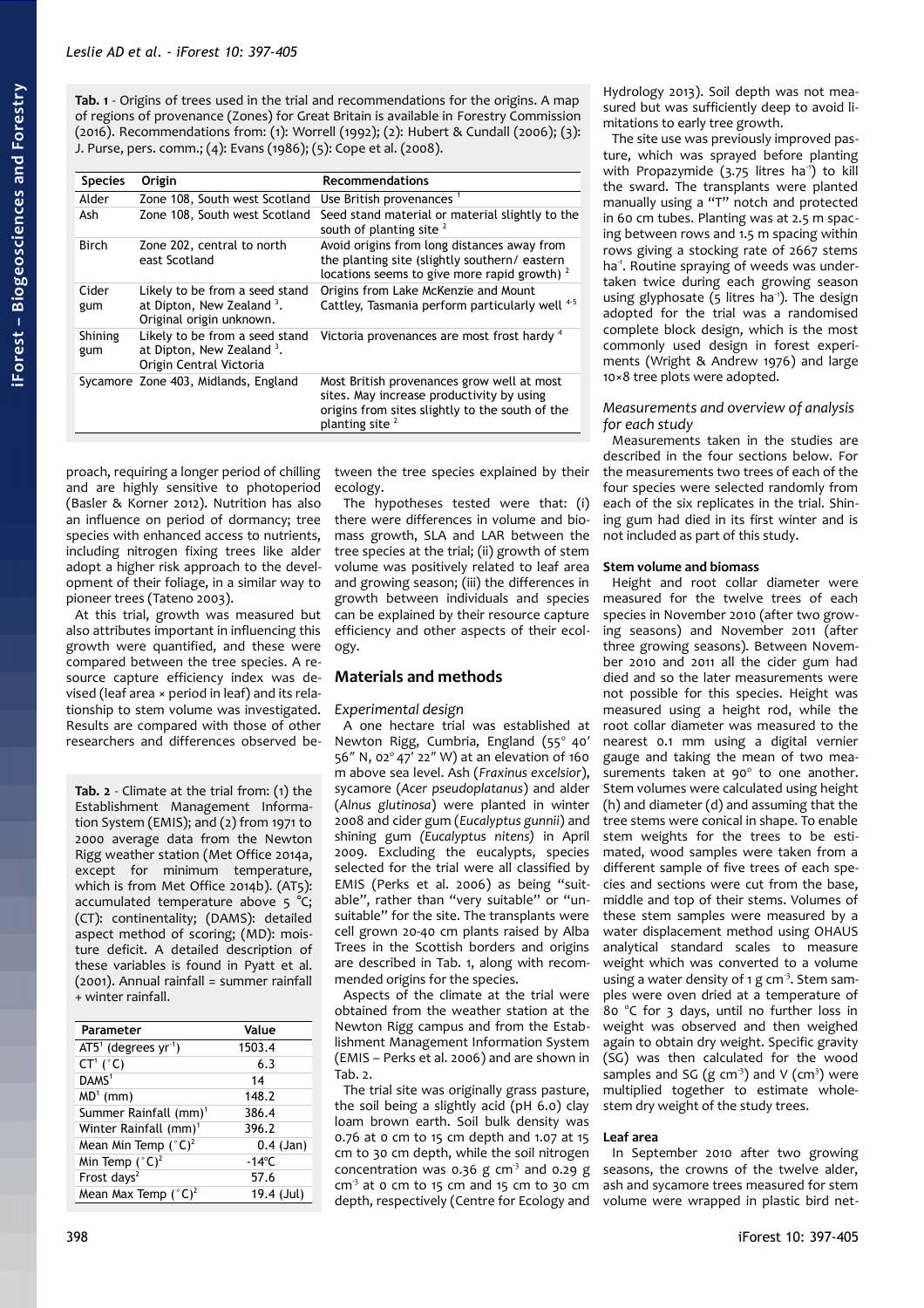ting to trap leaves as they fell. For sycamore the collections of leaves in late October was straightforward as most of the leaves had already been shed, but for alder, many leaves had to be carefully removed from the crowns of the sample trees. For trees with less than fifty leaves all leaves were measured and for those with more than 50 leaves, all leaves were counted and a systematic sample of 50 was taken. For each leaf, length (L) along the mid rib and width (W) at the widest point of the lamina and petiole length (P) was measured to the nearest millimetre. The use of netting to capture leaves proved to be unsuitable for trapping leaves of ash as their compound leaves disintegrated and some of the small leaflets fell out of the bird netting. As such, the leaf length and width could not be measured but the leaf stalk (S) without the leaflets, which remained trapped in the netting was measured for each leaf. For cider gum, the evergreen species, the method of trapping fallen autumn leaves was not appropriate. For each of the twelve trees, all the leaves were counted, classified as mature or juvenile and 50 leaves were removed from the trees in a systematic way from the bottom to top of the trees to ensure a good spread. Measurements of L, W and P were taken for each type of leaf.

From the leaves collected, a sample of forty was taken for each tree species across the range of sizes. L, W and P was measured and also S for ash and the leaf area (LA) was then determined using Compu Eye software [\(http://www.ehab](http://www.ehabsoft.com/CompuEye/LeafSArea/) [soft.com/CompuEye/LeafSArea\)](http://www.ehabsoft.com/CompuEye/LeafSArea/) and an Epson Perfection 1240® flatbed scanner. For cider gum forty juvenile leaves and forty mature leaves were measured. For all species, leaves were then dried for 48 hours at a temperature of  $70^{\circ}$ C and weighed to obtain an oven-dried weight  $(M)$  using OHAUS analytical standard scales and following the approach adopted by Verwijst & Wen (1996). As the original ash leaves had disintegrated new ash leaves were collected at the end of the summer of the following year for leaf area and weight determination purposes.

The total leaf area for the twelve sample trees of the four species was calculated using allometric methods, similar to the approach adopted in other studies (Wargo 1978, Verwijst & Wen 1996, Serdar & Demirsoy 2006, Ugese et al. 2008). This involved the determination of relationships between measurements of L and W (and S for ash) to leaf area and leaf weight using least squares regression. Best fit functions were selected based on R<sup>2</sup> and standard error statistics. Best fit relationships were used to estimate the leaf area of each leaf sampled from the twelve trees of each species. For each tree, a mean leaf area was calculated and this was multiplied by the total number of leaves present to obtain an estimate of total leaf area per tree. For the twelve trees of each species,

the results from the leaf area measurements and of the stem weights were used to SLA (leaf area/leaf dry mass) and LAR (leaf area/stem dry weight) parameters. LAR was calculated based on stem dry weight rather than the whole tree weight as below ground biomass was not assessed.

#### **Growing season**

The same twelve trees of each species used in the leaf area study, were assessed during 2011 to determine the length of the third growing season of the tree species at the trial. The method adopted elements from a study of leaf development in rowan (*Sorbus aucuparia* – Forest Research 2010) and one investigating leaf senescence in birch (*Betula pendula* – Worrell 2006). The development of the bud was scored on a 0- 5 scale with 0 for a dormant bud and 5 for full leaf expansion (the scale was 1 to 6 in original study from Forest Research 2010). The stages in the bud burst scoring were as follows:

- 0. bud is closed and in a fully dormant winter state;
- 1. bud is swollen and the bud scales just started to open, however the bud is still vertical;
- 2. bud scales have separated and the tightly furled leaves are visible. The bud is bent sideways and can appear "hooded";
- 3. bud scales are completely separated, leaves are starting to unfurl and separate but the leaflets (pinnae) on each leaf remain still furled – the leaves appear brownish in colour since the underside is predominantly visible;
- 4. the leaves are elongated and leaflets have started to separate as well. The appearance is now much more green since the topside of the leaves is now visible;
- 5. all leaflets have separated on the lowest two leaves and the shoot is expanding.

The end of the growing season was assessed through a five stage leaf retention score based on a four stage scoring system originally developed by Worrell (2006 – a zero was added for no leaves). As the trees

were still relatively small, the assessment was made by estimating the percentage of the combined leaf area of the tree crown which was still green, not yellow or brown or had lost leaves. This was scored in the following categories:

- 0. No leaves present;
- 1. One leaf present to 20% of crown green;
- 2. 21-40% of crown green;
- 3. 41-60% of crown green;
- 4. 61-80% of crown green;
- 5. 81-100% of crown green.

For ash, sycamore and alder the growing season length was calculated by multiplying the bud development score or the leaf retention score by number of days. This gave a relative measure of photosynthetic duration. The growing season for cider gum, an evergreen tree could not directly be measured in the same way.

#### **Resource capture efficiency**

For each of the twelve ash, alder and sycamore trees the influence of growing season and leaf area on growth was examined using a resource capture efficiency index (*RCI*), calculated by multiplying tree growing season (collected in 2011) by leaf area (collected in 2010). The formula and units of measurement are described below (eqn. 1):

$$
RCI = LA·LR·D
$$

where  $LA$  is the leaf area ( $m^2$ ),  $LR$  is the leaf retention score, and *D* is the length (in days) of the growing season. The relationship between stem dry weight in 2010 and resource capture efficiency was investigated.

#### *Statistical analysis*

Statistical tests were conducted using IBM SPSS Statistics v19. The approaches used to test variables for significance of differences between species is described in [Fig. 1.](#page-2-0)

<span id="page-2-0"></span>Regression was used to characterise relationships between L, W and LA and between L, W and LDW. IN SPSS there were eleven functions available for regression

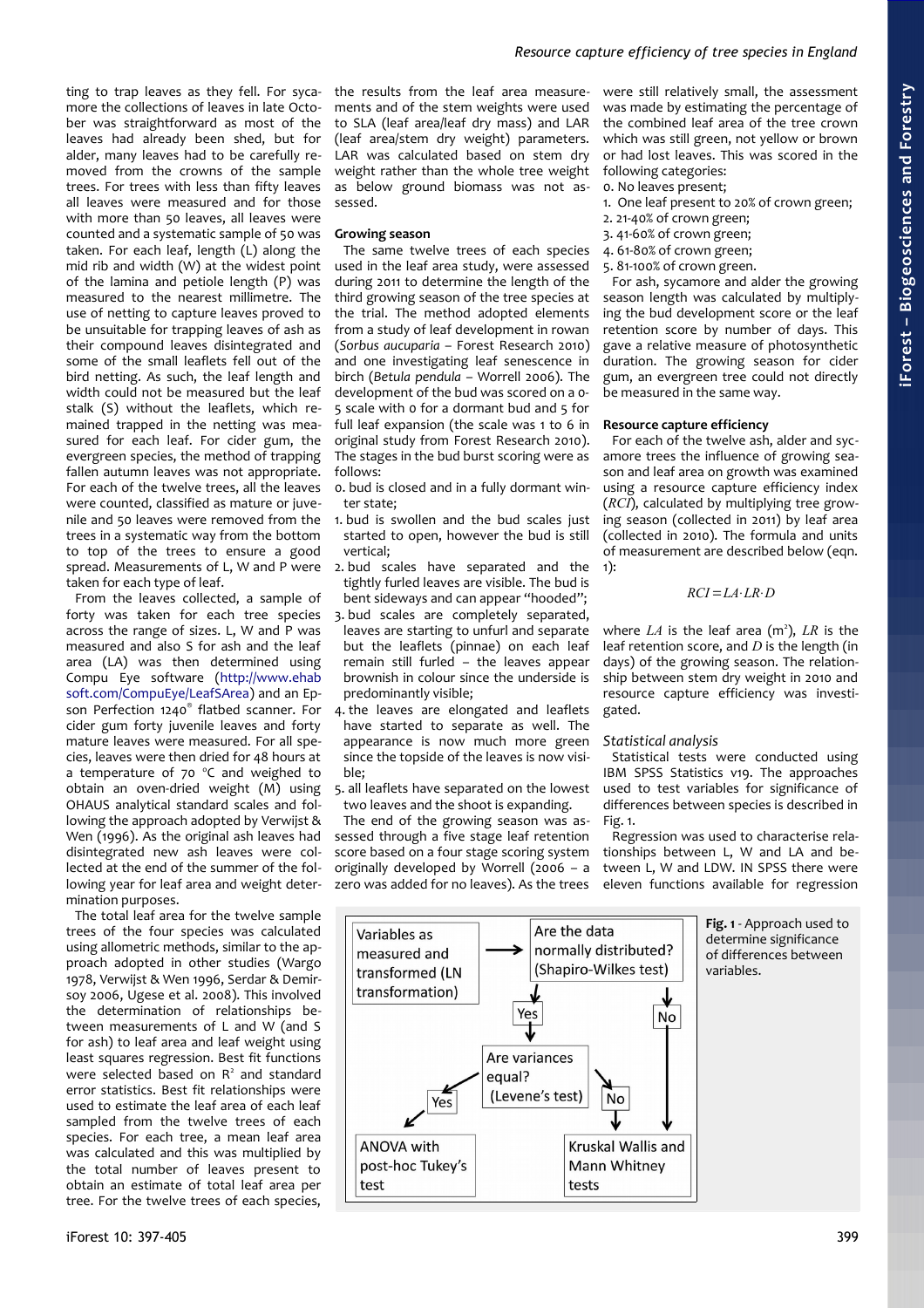<span id="page-3-3"></span>**Tab. 3** - Height, stem diameter and volume for each species after two and three growing seasons. (1): ANOVA and Tukey's test (mean shown); (2): Kruskal-Wallis and Mann-Whitney U test (median shown); (3): natural logarithm transformed then ANOVA and Tukey's test (mean shown). The same lower case letter (a, b or c) denotes no significant difference between species.

|                | 2 growing seasons           |                      |                                                  |                             |                               |                                          |
|----------------|-----------------------------|----------------------|--------------------------------------------------|-----------------------------|-------------------------------|------------------------------------------|
| <b>Species</b> | Height <sup>1</sup><br>(cm) | Diameter $2$<br>(mm) | Stem<br>volume <sup>2</sup><br>$\textsf{(cm}^3)$ | Height <sup>3</sup><br>(cm) | Diameter <sup>3</sup><br>(mm) | Stem<br>volume $^2$<br>$\textsf{(cm}^3)$ |
| Alder          | $155.5^{\circ}$             | 28.7 <sup>a</sup>    | 9.6 <sup>a</sup>                                 | 194.5 <sup>a</sup>          | 43.8 $a$                      | 23.0 <sup>a</sup>                        |
| Ash            | 119.0 <sup>b</sup>          | 20.7 <sup>b</sup>    | 6.4 <sup>b</sup>                                 | 133.8 <sup>b</sup>          | 27.4 <sup>b</sup>             | 9.5 <sup>b</sup>                         |
| Cider gum      | $199.5^{\circ}$             | 35.7 $c$             | 18.0 <sup>c</sup>                                | $\overline{\phantom{a}}$    | $\blacksquare$                |                                          |
| Sycamore       | 134.0 <sup>ab</sup>         | 14.3 <sup>b</sup>    | 4.9 $b$                                          | 162.0 $^{ab}$               | 20.0 <sup>b</sup>             | 8.1 <sup>b</sup>                         |

<span id="page-3-2"></span>**Tab. 4** - Specific gravity (SG) and calculated stem dry weight (M) after two growing seasons from 12 randomly selected trees of each species. Kruskal-Wallis and Mann-Whitney U test applied to specific gravity and stem dry weight (medians shown). The same lower case letter (a, b or c) denotes no significant difference between species.

| <b>Species</b> | Specific gravity<br>$(g cm^{-3} = Mg m^{-3})$ | Stem dry<br>weight (g) |  |  |
|----------------|-----------------------------------------------|------------------------|--|--|
| Alder          | $0.391$ <sup>a</sup>                          | $3.759$ <sup>a</sup>   |  |  |
| Ash            | 0.563 <sup>b</sup>                            | 3.539 $^{ab}$          |  |  |
| Cider gum      | $0.553$ $\degree$                             | 9.896 $C$              |  |  |
| Sycamore       | $0.497$ $\degree$                             | 2.390 <sup>b</sup>     |  |  |

and the best-fit equation was selected by a nalysis have been applied the median is combination of the smallest standard error of the estimate (SEE) and the highest  $R^2$ . The same approach was used to define a relationship between stem dry weight and the resource capture efficiency.

shown as a measure of centrality, otherwise the mean for the data is presented.

## *Stem volume and biomass*

The stem volumes of the twelve trees for the four tree species were assessed in late 2010 after two growing seasons and for the surviving three species in late 2011 after

# **Results**

Where non parametric approaches to a-

<span id="page-3-1"></span>**Tab. 5** - Description of the models predicting leaf area, where *y* is mean area of one leaf (LA) in cm<sup>2</sup> and *x* is L (cm) × W (cm) of the leaf, except for ash where *x* is leaf stalk length and median leaf area by species. Total tree LA was calculated by multiplying number of leaves by the mean area of one leaf and converted in  $m<sup>2</sup>$ .

| <b>Species</b>        | Number<br>leaves | Regression model                       | $R^2$ | <b>SEE</b> | <b>Median tree</b><br>LA $(m^2)$ |
|-----------------------|------------------|----------------------------------------|-------|------------|----------------------------------|
| Alder                 |                  | 202 <sup>a</sup> $y = 0.325 x^{1.102}$ | 0.941 | 0.202      | $0.1919$ <sup>a</sup>            |
| Ash                   |                  | 22 b $y = 0.1201 x^{2.1891}$           | 0.707 | 0.524      | 0.0627                           |
| Sycamore              |                  | 25 $\frac{6}{v}$ v = 0.532 $x^{1.021}$ | 0.964 | 0.197      | $0.1856$ <sup>a</sup>            |
| E. gunnii (mature)    | 657 <sup>c</sup> | $y = 0.052 x^2+0.448 x+1.032$          | 0.967 | 0.947      | 0.4999c                          |
| E. gunnii (juvenille) |                  | $v = 0.7714 x^{0.943}$                 | 0.881 | 0.216      |                                  |

<span id="page-3-0"></span>**Tab. 6** - Description of the models predicting leaf area where *y* is LDW of a leaf in grammes and *x* is L (cm) × W (cm) of the leaf, except for ash where *x* is leaf stalk length. Whole tree LDW was calculated by multiplying number of leaves by the mean dry weight of a leaf.

| <b>Species</b>                                     | <b>Regression model</b>                                                  | $R^2$       | <b>SEE</b> | Median tree<br>LDW(g) |
|----------------------------------------------------|--------------------------------------------------------------------------|-------------|------------|-----------------------|
| Alder                                              | $v = 0.054 + 0.001 x + 0.0000751 x^2 - 0.967 0.041$<br>0.000000292 $x^3$ |             |            | $21.75$ <sup>a</sup>  |
| Ash                                                | $y = 0.004 x^2 + 0.005 x - 0.029$                                        | 0.853 0.187 |            | $12.44$ <sup>a</sup>  |
| Sycamore                                           | $v = 0.007 - 0.20 x$                                                     | 0.970 0.099 |            | 23.63 <sup>a</sup>    |
| E. gunnii (mature)                                 | $v = 0.010 x + 0.001 x^2 + 0.029$                                        | 0.981 0.017 |            | 100.98 <sup>b</sup>   |
| <i>E. gunnii</i> (juvenille) $v = 0.012 x + 0.021$ |                                                                          | 0.932 0.300 |            |                       |

three growing seasons. The data for height, basal stem diameter and calculated volume are shown in [Tab. 3.](#page-3-3) For the two and three growing seasons height, diameter and stem volume were compared between species and significant differences were found by species [\(Tab. 3\)](#page-3-3).

[Tab. 4](#page-3-2) shows the specific gravity and stem dry weights after two growing seasons. Kruskal-Wallis and Mann-Whitney tests were applied to these data and significant differences were found and are also described in [Tab. 4.](#page-3-2) Medians for these data are shown.

#### *Leaf area*

To determine leaf area, relationships between L, W and LA and between L, W and LDW were investigated. The results from best-fit regressions are described in [Tab. 5](#page-3-1) and [Tab. 6.](#page-3-0) LA [\(Tab. 5\)](#page-3-1) and LDW [\(Tab. 6\)](#page-3-0) were estimated for the twelve trees of each species by applying the regression models to the  $L \times W$  measurements for all but ash, where they were estimated from leaf stalk length. Kruskal-Wallis test and Mann-Whitney tests showed highly significant differences in leaf number, LA and LDW between species. The LA of alder and sycamore were not significantly different, but all others were significantly different. The LDW of cider gum was different from all others, but differences between the other species were not significant. In terms of leaf number, differences between ash and sycamore were not significant but were significantly different from other species as were alder and cider gum.

LAR and SLA was calculated for the four tree species and the median values are shown in [Fig. 2.](#page-4-1) Statistically significant differences in LAR and SLA were found between species.

Kruskal-Wallis and Mann-Whitney tests were applied to the LAR data and ash LAR was found to be significantly different from the other three species. Kruskal-Wallis and Mann-Whitney tests demonstrated that the SLA of all species were significantly different from each another, except for ash and cider gum. P values were significant for SLA and very highly significant for LAR.

# *Growing season*

The period of bud burst and senescence for ash, sycamore and alder for 2011 are shown in [Fig. 3.](#page-4-0) Alder had a longer growing season than the other two species, with an earlier and more rapid bud burst and a later and longer period leading up to complete leaf drop. Ash and sycamore showed a similar response, with sycamore having more rapid bud burst and being slower to drop its leaves.

Cumulative growing season index data was not normally distributed and a Kruskal-Wallis test showed that differences in growing season between species were highly significant, while Mann-Whitney tests showed that there were very highly

#### 400 iForest 10: 397-405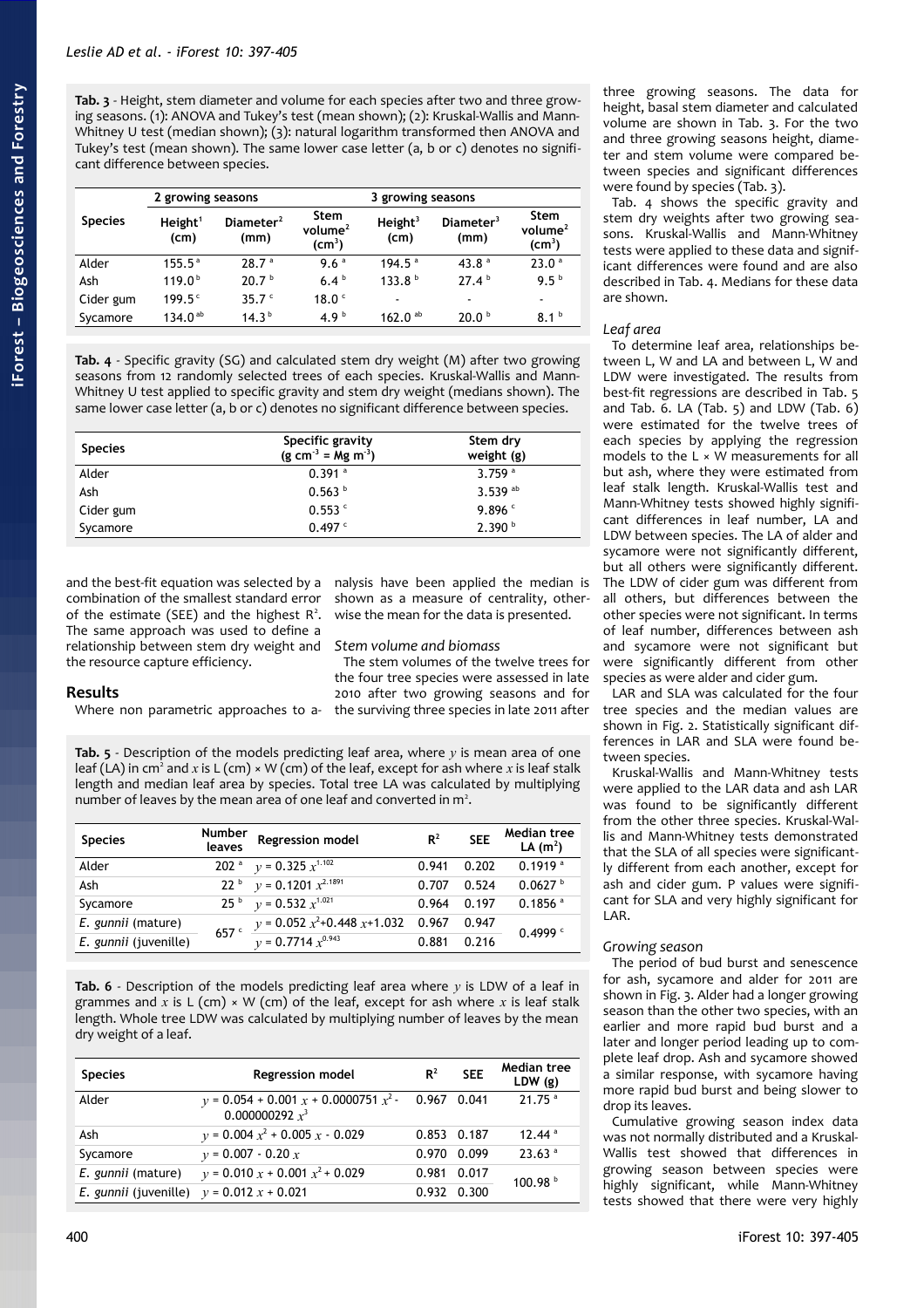# *Resource capture efficiency of tree species in England*



<span id="page-4-1"></span>**Fig. 2** - Leaf Area Ratios (LAR) and Specific Leaf Areas (SLA) for the four tree species. Different letters above the bars indicates a significant difference. Confidence intervals are not given because of lack of normality.

significant differences between sycamore and alder, and ash and alder.

*Characterising resource capture efficiency*

A correlation was performed of resource capture index against stem dry weight, which gave an R of 0.729 and was very highly significant (p<0.0001). A regression was conducted and the best fitting function was quadratic  $(R^2 = 0.557, SEE = 1.233,$  $y = -0.17 x^2 + 0.683 x + 2.267 - Fig. 4$ ).

As a comparison correlations were separately performed for the two components (growing season index and LA) of the resource capture index against stem dry

weight. For growing season index, the correlation with stem dry weight was relatively weak, with an R of 0.444 and a high significance (p<0.01). In contrast, the correlation between dry weight and LA was stronger. with an R of 0.733 and was very highly significant (p<0.0001). A regression showed the best fitting function to be

<span id="page-4-2"></span><span id="page-4-0"></span>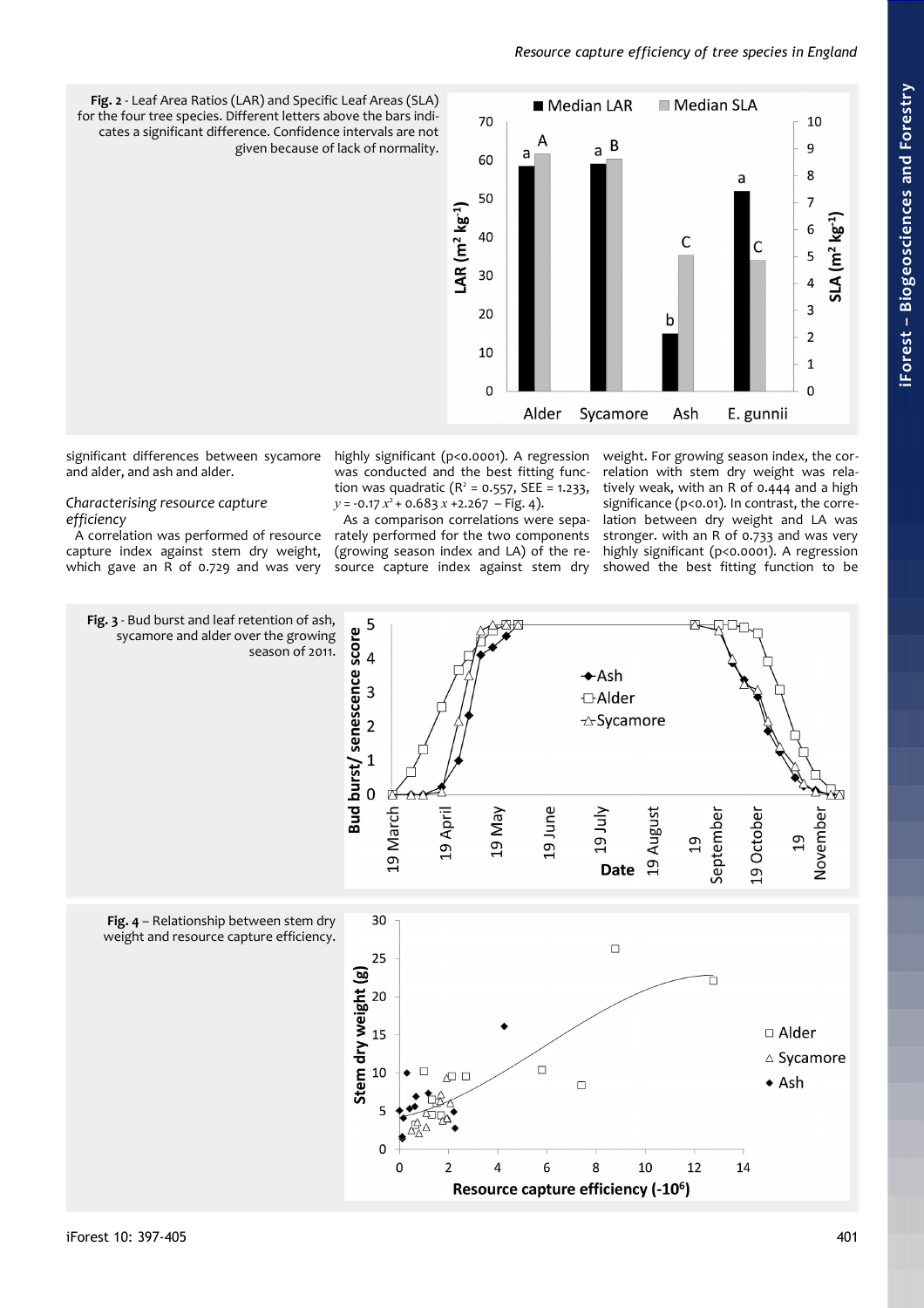

<span id="page-5-0"></span>**Fig. 5** - Relationship between stem dry weight and leaf area.

cubic (R<sup>2</sup> = 0.542, SEE = 1.256,  $y$  = -1.977  $x^3$  +  $2.132 x^2 + 5.093 x + 2.391 - Fig. 5$ ).

## **Discussion**

The winter of 2009-2010 was the coldest in the UK since 1978-1979 and the UK experienced the coldest December in 100 years (Prior & Kendon 2011). This was followed by another severe winter, which apart from that of 2009-2010, was the coldest since the winter of 1985-1986 (Anonymous 2011). The native and naturalised broadleaves were able to cope with these conditions, but the eucalypts fared badly, particularly the less cold-tolerant shining gum which exhibited complete mortality over each of the two severe winters. An analysis of the cold damage at the trial is described in Leslie et al. (2014). Eucalypts have been planted on a limited extent in the UK; between 2011 and 2016 nurseries sold 220,000 transplants (Purse & Leslie 2016b) and this scale represented trial rather than commercial planting. However, the limited information on suitable origins for cider gum (Cope et al. 2008) and shining gum (Evans 1986) suggests that the origins used in this trial were not particularly well adapted. Furthermore, it is accepted that shining gum is one of the least hardy eucalypts planted in the UK and it is recommended that it be planted only within 20 km of the coast in southern England and closer to the coast elsewhere in the UK (Purse & Leslie 2016a). The severely cold conditions and the origins planted explain some of the eucalypts poor performance.

Of the tree species that survived the first winter, the largest stem volumes were achieved by cider gum and alder, with the eucalypt producing nearly twice the volume of alder [\(Tab. 3\)](#page-3-3). Cider gum had accumulated the largest leaf area, which would partly explain the fast growth of this species [\(Tab. 5\)](#page-3-1). The median leaf area of

trees of alder  $(0.1919 \text{ m}^2)$  was significantly different from ash  $(0.0627 \text{ m}^2)$  and cider gum (0.4999 m<sup>2</sup>), while that of sycamore (0.1856 m<sup>2</sup>) was significantly different from cider gum. While ash had the lowest leaf area, it attained nearly the same stem volume as sycamore suggesting that it exhibits greater photosynthetic efficiency. Also, the leaf area of alder was not significantly different from sycamore yet it attained a significantly larger stem volume. These observations suggest sycamore has low photosynthetic efficiency. By the end of the third growing season cider gum had died in the winter of 2010-2011 and the relative ranking of the remaining species in terms of stem volume remained the same.

The leaf area of the trees was measured at the end of the growing season and this may not have fully captured the leaf area over the whole season, as it does not incorporate leaf turnover. There are considerable differences in leaf longevity between temperate tree species; mean leaf lifespan of alder is 90 days and in maples and oaks can be as long as 180 days (Kikuzawa 1995). Leaf longevity may explain some of the differences found between species in SLA. The SLA of alder and sycamore was relatively high and cider gum and ash was relatively low (with no significant difference between the two). This suggests a greater allocation of resources per unit leaf area in cider gum and ash and less resources per unit leaf area in sycamore and alder. Generally, there is a positive relationship between leaf mass, leaf area and the longevity of the leaves (Wright & Westoby 2002). Thus some trees invest relatively little in each metre of leaf area, allowing rapid build up of canopy, fast cycling of leaves and high initial growth. In contrast, other trees invest more heavily in each square metre of leaf area but retain these leaves for longer, resulting in a longer period of return from those leaves (Wright & Westoby 2002).

In terms of SLA, this would suggest that trees which retain their leaves for longer periods will have a lower SLA and those with short leaf longevity have a high SLA. Alder leaves are retained by the tree for a relatively short period (Kikuzawa 1995) and so, as found in this study [\(Fig. 2\)](#page-4-1) exhibit a relatively high SLA of (8.8 m<sup>2</sup> kg<sup>1</sup>) which would support such a strategy, each leaf being allocated a relatively low investment of resources. There are no studies of the leaf longevity of cider gum, but Whitehead & Beadle (2004) note that in general eucalypt leaves are thick, tough and long-lived, a reflection of their evergreen habit and their association with sites of low soil nutrients and mild winters. A study in Australia found *Eucalyptus paniculata* leaf lifespan to be 1.09 years and that of *Eucalyptus umbra* to be 2.06 years (Wright & Westoby 2002), but Laclau et al. (2009) studying *Eucalyptus grandis* in Brazil found unfertilised trees in plantation retained their leaves for 111 days. The relatively low SLA  $(4.9 \text{ m}^2 \text{ kg}^1)$  of cider gum [\(Fig. 2\)](#page-4-1) suggests a relatively long leaf lifespan. Ash also exhibited a low SLA and a study by Alberti et al. (2005) of older trees also found a low SLA for ash, compared with Wych elm (*Ulmus glabra*). Another characteristic of trees with high SLA, such as the alder and sycamore in this study, is that they tend to exhibit high photosynthetic nitrogen use efficiencies, whereas trees with a low SLA adopt a different strategy, absorbing a greater proportion of the light available through a higher chlorophyll content in the leaves (Poorter & Evans 1998).

Statistically significant differences in specific gravity were found between species, with alder having a particularly low density [\(Tab. 4\)](#page-3-2), also being lower than the 0.540 Mg  $m<sup>3</sup>$  cited by Claessens (2005 in Claessens et al. 2010), perhaps due to the young age of the trees. The specific gravity of ash was similar (0.550 as opposed to 0.560 Mg  $m<sup>3</sup>$ ) to that found in larger trees from Italy (Alberti et al. 2005) and that of cider gum was similar (0.548 as opposed to 0.500 Mg  $m<sup>3</sup>$ ) to that found in French plantations (AFOCEL 2003). The specific gravity was multiplied by stem volume enabling LAR (using stem weight rather than the conventional whole tree weight) to be calculated. This was compared by species and very highly significant differences were found between ash and all other species. Therefore, ash supports a smaller leaf area per unit stem weight than sycamore, alder and cider gum [\(Fig. 2\)](#page-4-1). A shortcoming of this experiment was not to estimate branch and root weight of the trees, as this would have enabled a true LAR to be calculated and a better understanding of the relative allocation of resources between different parts of these trees. There are known to be differences in the allocation of resources between stem and leaves and roots between tree species (Poorter et al. 2012). At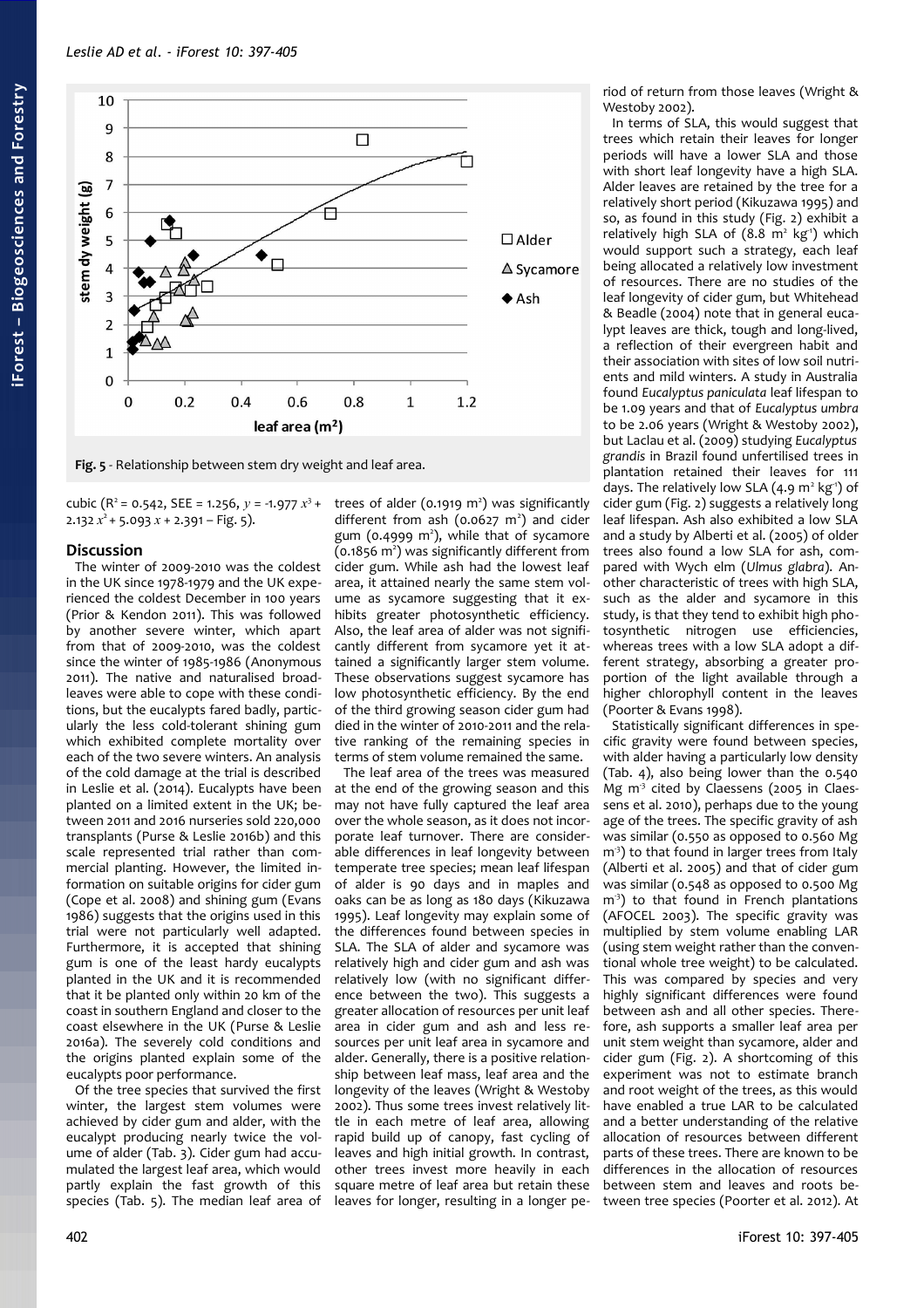# *Resource capture efficiency of tree species in England*

the trial differences were observed; some individuals of shining gum exhibited instability due to excessive above ground growth and had fallen over, despite being supported by a tree shelter and bamboo cane. The other species showed good stability.

Phenology of temperate trees is determined by temperature and photoperiod, with the importance of each of these factors varying with tree species (Basler & Korner 2012, Vitasse et al. 2012). This study used visual assessment of budburst, which is the normal method used in field dormancy studies (Cooke et al. 2012). The pattern of bud burst and leaf fall between ash, alder and sycamore is illustrated in [Fig. 3.](#page-4-0) This shows that alder begins to come into leaf earlier than the other two species and also retains its foliage for longer into autumn, and that ash flushes later and loses leaves earlier in autumn than the other two tree species. Basler & Korner (2012) found that there was no effect of photoperiod on bud burst of ash or sycamore, while a study (Vitasse et al. 2012) on the effect of temperature on budburst in seven temperate trees showed that of those planted at this trial, ash had the highest sensitivity to temperature, with sycamore being in the middle of the ranking. Spring 2011, when the assessment was made was particularly warm, being the warmest across the UK since 1910 (Met Office 2014c). It is likely therefore that the growing season for 2011 was abnormally long for these species.

The phenology data for ash, sycamore and alder were based on monitoring the development and senescence of leaves on the terminal bud, but development of leaf area in trees is complex. Focusing on the terminal bud does not allow the pattern of whole tree leaf area to be examined and pioneer trees tend to adopt a different approach compared to climax species. Climax or forest tree species show a flushing habit of leaf development, whereas pioneers show a successive pattern of leaf development (Kikuzawa 1995). The patterns of flushing between alder, ash and sycamore showed differences [\(Fig. 3\)](#page-4-0). The progression of leaf unfolding started earlier in alder but was also more gradual in alder than in the other two species, which exhibited rapid flushing over a relatively short period.

Combining leaf area measurements from 2010 with growing season data from 2011 to create a resource capture index explained 56% of the differences in 2010 stem dry weight of the trees [\(Fig. 4\)](#page-4-2). The best fitting relationship in terms of  $R<sup>2</sup>$  was a curve, but a linear relationship also provided a good fit  $(R^2=0.548)$ . The nature of the relationship is difficult to identify precisely because of the lack of data at the higher end of the combined leaf area and growing season index. A possible explanation for a curved relationship between growth potential index and stem dry weight is that light interception by ca-

nopies is not linearly related to leaf area index, but follows a similar curved relationship due to mutual shading of leaves (Cannell et al. 1989). This is supported by the curvilinear relationship between leaf area and stem dry weight [\(Fig. 5\)](#page-5-0). Using leaf area alone explained 54% of the variation in stem dry weight, only marginally poorer than combining leaf area and growing season. This can be explained by the relatively small differences in growing period between the tree species. Had the origins been collected across a wider range of latitudes it is likely that variation in growing season between species would have been greater.

Growth is related to three variables: the site resources, the resource capture efficiency and the resource use efficiency (Stape et al. 2004). Multiplying leaf area by growing season provided a measure of the resource capture efficiency of the tree species at this trial. A combination of greater leaf area and longer period of growth has enabled alder to accumulate stem dry weight more rapidly than ash and sycamore [\(Fig. 4\)](#page-4-2). The rate of photosynthesis in a tree species is strongly linked to the nitrogen content of leaves due to large amount of leaf nitrogen devoted to chloroplasts (Poorter & Evans 1998) and alder, being a nitrogen fixing tree is likely to be able to devote larger concentrations of nitrogen to its leaves than the other species. This study also showed that alder exhibited a high SLA [\(Fig. 2\)](#page-4-1), allocating relatively little biomass for every square metre of leaf area. Trees with high SLA are known to exhibit high photosynthetic nitrogen use efficiency (Poorter & Evans 1998) and in general high relative growth rates (Antinez et al. 2001). The higher leaf nitrogen concentration and this higher photosynthetic nitrogen efficiency may partly explain why alder has been able to build up leaf area rapidly and also use this leaf area efficiently. A further strength of alder is its relatively long growing season compared with sycamore and ash [\(Fig. 3\)](#page-4-0). Alder, is also known to have a short leaf longevity (Koike & Sanada 1989, Kikuzawa 1995), enabling it to replace damaged leaves rapidly.

The most rapid growing species, cider gum was able to develop the highest leaf area of any of the species over two growing seasons [\(Tab. 5\)](#page-3-1), a contributory factor being that it retains leaves for more than one growing season. Other factors contributing to the high productivity are the long period of photosynthetic activity and the high photosynthetic efficiency known of eucalypts, particularly under conditions of high stomatal conductance (Whitehead & Beadle 2004). Furthermore, the opportunistic nature of eucalypt growth is likely to have enabled cider gum to exhibit a longer growing season than alder.

The leaf area of alder and sycamore were not significantly different [\(Tab. 5\)](#page-3-1) and they both exhibit high SLA, yet alder had accumulated a greater stem dry weight [\(Tab.](#page-3-2) [4\)](#page-3-2), due to a longer period in leaf and potentially due to higher leaf nitrogen content, allowing higher rates of photosynthesis (Koike & Sanada 1989). Ash was the slowest growing species, and had the lowest leaf area [\(Tab. 5\)](#page-3-1) and the shortest growing period of the four tree species [\(Fig. 3\)](#page-4-0). Another factor may be low rate of photosynthesis in ash; a study by Koike & Sanada (1989) found that ash (*Fraxinus mandshurica*) had a relatively low rate of photosynthesis across soils with a range of levels of soil nitrogen, when compared with alder (*Alnus hirsuta*) and birch (*Betula maximowcziana*).

There were several limitations to this study. The method used to harvest leaves at the end of the growing season was unsuitable for ash and measuring leaf area at one point in time ignored potential turnover of leaves during the growing season. The approach used to measure growing season did not allow the estimation of growing season for cider gum, an evergreen tree. This prevented a comprehensive comparison of the trees surviving the first winter. If the study was repeated the root and branch biomass would also be estimated to enable calculation of the LAR. Furthermore, growing season and leaf area was assessed in two different years and it would have been more consistent to measure these in the same year.

## **Conclusion**

It is clear that there are significant differences in growth between the tree species tested at this trial. By the end of the second growing season all shining gum, the fastest growing species had been killed by the cold winter of 2009-2010. Of the surviving three species, the species with greatest stem volume after two growing seasons was cider gum followed by alder [\(Tab. 3\)](#page-3-3). After three growing seasons none of the original eucalypts survived and alder exhibited the largest stem volume, although the specific gravity of the wood was less than the other species [\(Tab. 4\)](#page-3-2). Cider gum had developed a particularly high LA after two growing seasons, with alder and sycamore following with LA that were not significantly different [\(Tab. 5\)](#page-3-1). However, alder had grown much more quickly and its longer growing season [\(Fig. 3\)](#page-4-0) may contribute to this higher growth rate. LAR (stem weight) was particularly low for ash [\(Fig.](#page-4-1) [2\)](#page-4-1), indicating that ash allocates less relative resources to leaves than to its stem. SLA was also low for ash, as well as cider gum indicating that these species invest relatively high resources in each unit area of leaf area, relative to alder and sycamore [\(Fig. 2\)](#page-4-1). The strong influence of LA and growing season on productivity was shown by creating a resource capture efficiency by multiplying growing season by LA, and this explained 56% of the variation in stem dry weight between trees [\(Fig. 4\)](#page-4-2). However, this was only marginally better than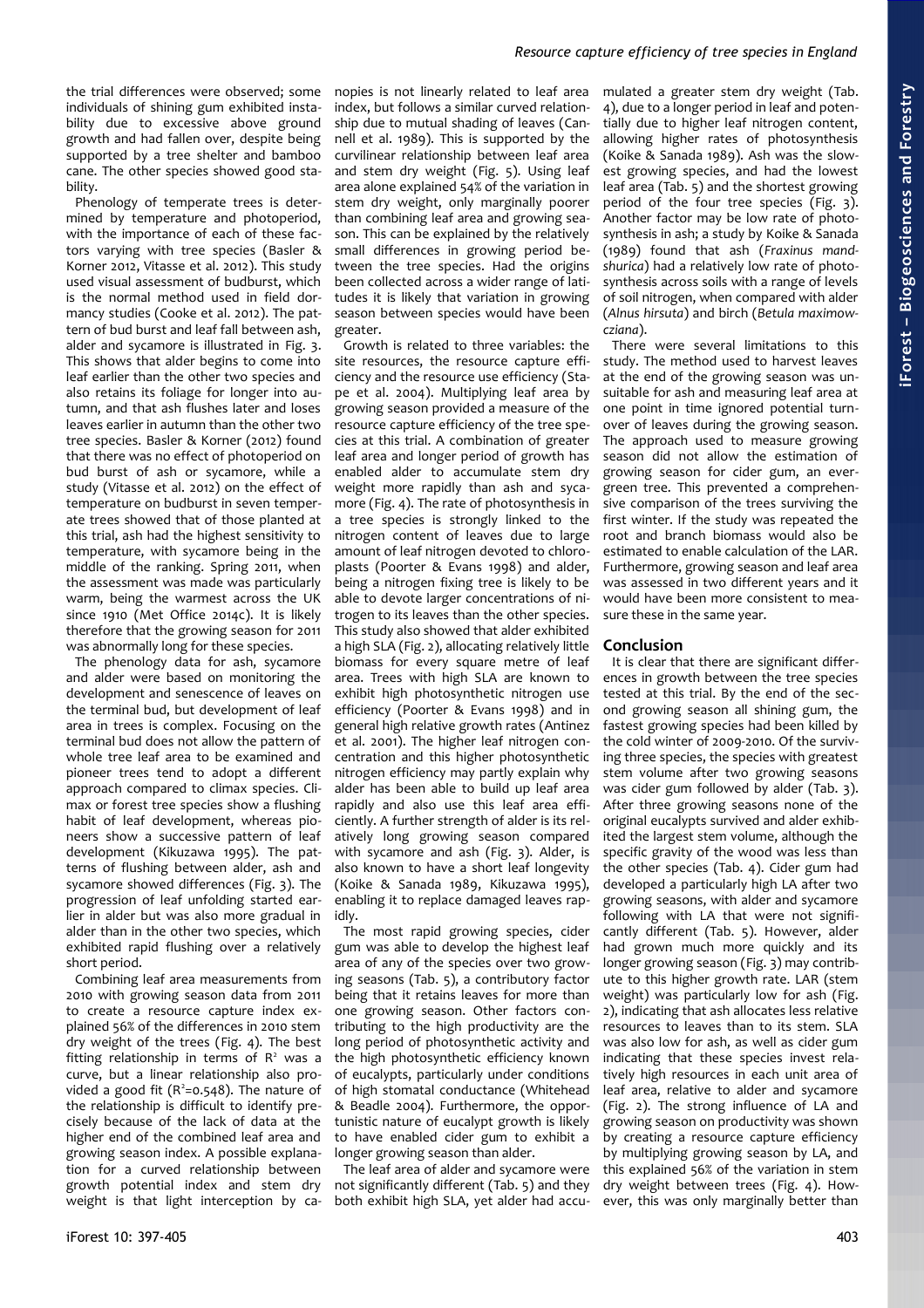LA alone [\(Fig. 5\)](#page-5-0). It is likely that growing season would have a greater influence on growth if origins had been selected from a wider range of latitudes.

The results show that for biomass production on similar sites, alder would be a good candidate, being capable of rapidly accumulating LA and exhibiting a long growing season, resulting in high productivity. However, studies have shown that stands of alder emit  $N_2O$ , which may possibly make it less attractive as a candidate tree for sequestration of greenhouse gas (Arnold et al. 2005, Mander et al. 2008).

#### **List of abbreviations**

The following abbreviations have been used throughout the text:

L: length of leaf; LA: leaf area; LAR: leaf area ratio; LMF: leaf mass fraction; LDW: leaf dry weight; M: oven dry weight of stem; RGR: relative growth rate; S: length of petiole and main midrib in ash; SG: specific gravity; SLA: specific leaf area; V: stem volume; W: maximum width of leaf.

## **Acknowledgements**

We would like to acknowledge funding from the University of Cumbria and Alastair Chalmers of Pyro Classic stoves that made the establishment of the field trial possible. We would also like to thank staff and students at the University of Cumbria for their help in establishing and maintaining the trial and to Graham and Chris Leslie for helping with assessments. Several people have provided useful information for this article; Ted Wooddisse of Nottinghamshire County Council and the late John Purse of Primabio on aspects of eucalypts and Matthew Wilkinson and Jason Hubert of Forest Research who provided methods for monitoring and assessing leaf phenology. The authors would like to acknowledge their important contribution and also that of Dr E. Bakr of the Plant protection Institute in Cairo who kindly provided the Compu Eye software used to measure leaf area. We also thank the two anonymous reviewers for making constructive suggestions for improvement to the original draft article.

#### **References**

- AFOCEL (2003). Information Eucalyptus, Itineraire technique et production [Information Eucalyptus, technical route and production]. Fiche Information Eucalyptus no. 2, AFOCEL, Nangis, France, pp. 4. [in French]
- Alberti G, Candido P, Peressotti A, Turco S, Piussi P, Zerbi G (2005). Aboveground biomass relationships for mixed ash (*Fraxinus excelsior* L. and *Ulmus glabra* Hudson) stands in Eastern Prealps of Friuli Venezia Giulia (Italy). Annals of Forest Science 62: 831-836. - doi: [10.1051/forest:](http://dx.doi.org/10.1051/forest:2005089) [2005089](http://dx.doi.org/10.1051/forest:2005089)

Anonymous (2011). UK seasonal weather summary, winter 2010/2011. Weather 66: 99.

Antinez I, Retamosa EC, Villar R (2001). Relative growth rate in phylogenetically related deciduous and evergreen woody species. Oecologia 128: 172-180. - doi: [10.1007/s004420100645](http://dx.doi.org/10.1007/s004420100645)

Arnold KV, Nilson M, Hinell B, Weslien P (2005). Fluxes of  $CO<sub>2</sub>$ , CH<sub>4</sub> and N<sub>2</sub>O from drained organic soils in deciduous forest. Soil Biology and Biochemistry 37: 1059-1071. - doi: [10.1016/j.soil](http://dx.doi.org/10.1016/j.soilbio.2004.11.004) [bio.2004.11.004](http://dx.doi.org/10.1016/j.soilbio.2004.11.004)

Basler D, Korner C (2012). Photoperiod sensitivity of bud burst in 14 temperate forest tree species. Agricultural and Forest Meteorology 165: 73-81. - doi: [10.1016/j.agrformet.2012.06.001](http://dx.doi.org/10.1016/j.agrformet.2012.06.001) Cannell MGR, Sheppard LJ, Milne R (1989). Light use efficiency and the woody biomass production of poplar and willow. Forestry 61 (2): 125- 136. - doi: [10.1093/forestry/61.2.125](http://dx.doi.org/10.1093/forestry/61.2.125)

Centre for Ecology and Hydrology (2013). Soil data sheet for the Newton Rigg trial. Centre for Ecology and Hydrology, Lancaster, UK, pp. 1.

Claessens H, Oosterbaan A, Savill P, Rondeux J (2010). A review of the characteristics of black alder (*Alnus glutinosa* (L.) Gaertn.) and their implications for silvicultural practices. Forestry 83 (2): 163-175. - doi: [10.1093/forestry/cpp038](http://dx.doi.org/10.1093/forestry/cpp038)

Cooke JE, Eriksson ME, Juntilla O (2012). The dynamic nature of bud dormancy in trees: environmental control and molecular mechanisms. Plant, Cell and the Environment 35 (10): 1707- 1728. - doi: [10.1111/j.1365-3040.2012.02552.x](http://dx.doi.org/10.1111/j.1365-3040.2012.02552.x)

Cope M, Leslie AD, Weatherall A (2008). The potential suitability of provenances of *Eucalyptus gunnii* for short rotation forestry in the UK. Quarterly Journal of Forestry 102 (3): 185-194. [online] URL: [http://www.cabdirect.org/cabdir](http://www.cabdirect.org/cabdirect/abstract/20083164207) [ect abstract/20083164207](http://www.cabdirect.org/cabdirect/abstract/20083164207)

- Evans J (1986). A re-assessment of cold-hardy eucalypts in Great Britain. Forestry 59 (2): 223- 242. - doi: [10.1093/forestry/59.2.223](http://dx.doi.org/10.1093/forestry/59.2.223)
- Forestry Commission (2016). Regions of provenance and seed zones in Great Britain (including zones for indigenous Scots pine.) Forestry Commission, Edinburgh, UK. pp. 1. [online] URL: [http://www.forestry.gov.uk/pdf/FRMGuid](http://www.forestry.gov.uk/pdf/FRMGuidelinesRoPmap.pdf/$FILE/FRMGuidelinesRoPmap.pdf) [elinesRoPmap.pdf](http://www.forestry.gov.uk/pdf/FRMGuidelinesRoPmap.pdf/$FILE/FRMGuidelinesRoPmap.pdf)
- Forest Research (2010). Assessing bud burst in rowan. Forest Research Northern Research Station, Roslin, UK, pp. 4.
- Hardcastle PD (2006). A review of the impacts of short-rotation forestry. LTS International, Edinburgh, UK, pp. 153. [online] URL: [http://](http://www.forestry.gov.uk/pdf/SRFFinalreport27Feb.pdf/$FILE/SRFFinalreport27Feb.pdf) [www.forestry.gov.uk/pdf/SRFFinalreport27Feb.](http://www.forestry.gov.uk/pdf/SRFFinalreport27Feb.pdf/$FILE/SRFFinalreport27Feb.pdf) [pdf](http://www.forestry.gov.uk/pdf/SRFFinalreport27Feb.pdf/$FILE/SRFFinalreport27Feb.pdf)
- Hubert J, Cundall E (2006). Choosing provenance in broadleaved trees. Forestry Commission Information Note no. 82, Forestry Commission, Edinburgh, UK, pp. 12.
- Kikuzawa K (1995). Leaf phenology as an optimal strategy for carbon gain in plants. Canadian Journal of Botany 73 (2): 158-163. - doi: [10.1139/](http://dx.doi.org/10.1139/b95-019) [b95-019](http://dx.doi.org/10.1139/b95-019)
- Koike T, Sanada M (1989). Photosynthesis and leaf longevity in alder, birch and ash seedlings grown under different nitrogen levels. Annals of Forest Science 46 supplement: 476s-478s. doi: [10.1051/forest:198905ART0106](http://dx.doi.org/10.1051/forest:198905ART0106)
- Laclau JP, Almeida JC, Gonçalves JL, Saint-André L, Ventura M, Ranger J, Moreira RM, Nouvellon Y (2009). Influence of nitrogen and potassium

fertilization on leaf lifespan and allocation of above-ground growth in *Eucalyptus* plantations. Tree Physiology 29 (1): 111-124. - doi: [10.1093/treephys/tpn010](http://dx.doi.org/10.1093/treephys/tpn010)

- Leslie A, Mencuccini M, Perks M (2014). Frost damage to eucalypts in a short-rotation forestry trial in Cumbria (England). iForest  $7$  (3): 156-161. - doi: [10.3832/ifor1161-007](http://dx.doi.org/10.3832/ifor1161-007)
- Mander U, Lohmus K, Teiter S, Keiko U, Augustin J (2008). Gaseous nitrogen and carbon fluxes in riparian alder stands. Boreal Environment Research 13: 231-242.
- Matthews RW, Broadmeadow MSJ (2009). The potential of UK forestry to contribute to Government's emissions reduction commitments. In: "Combating climate change - A role for UK forests. An assessment of the potential of the UK's trees and woodlands to mitigate and adapt to climate change" (Read DJ, Freer-Smith PH, Morison JIL, Hanley N, West CC, Snowdon P eds). The Stationery Office, Edinburgh, UK, pp. 139-162. [online] URL: [http://](http://www.cabdirect.org/cabdirect/abstract/20103082977) [www.cabdirect.org/cabdirect/abstract/2010308](http://www.cabdirect.org/cabdirect/abstract/20103082977) [2977](http://www.cabdirect.org/cabdirect/abstract/20103082977)
- Met Office (2014a). 1971-2000 averages. Met Office, Exeter, UK, web site. [online] URL: [http://www.metoffice.gov.uk/public/weather/cl](http://www.metoffice.gov.uk/public/weather/climate) [imate](http://www.metoffice.gov.uk/public/weather/climate)
- Met Office (2014b). Minimum temperature monthly lowest [deg C] January 1961-1990. Met Office, Exeter, UK, web site. [online] URL: [http://www.metoffice.gov.uk/public/weather/cl](http://www.metoffice.gov.uk/public/weather/climate) [imate](http://www.metoffice.gov.uk/public/weather/climate)
- Met Office (2014c). Spring 2011. Met Office, Exeter, UK, web site. [online] URL: [http://](http://www.metoffice.gov.uk/public/weather/climate) [www.metoffice.gov.uk/public/weather/climate](http://www.metoffice.gov.uk/public/weather/climate)
- Perks MP, Harrison AJ, Bathgate SJ (2006). Establishment Management Information System [EMIS]: delivering good practice advice on tree establishment in the uplands of Britain. In: "Sustainable forestry: from monitoring and modelling to knowledge management and policy science" (Reynolds KM, Ray D, Thomson AJ eds). CABI International, Oxford, UK, pp. 412- 424.
- Poorter H, Remkes C (1990). Leaf area ratio and net assimilation rate of 24 wild species differing in relative growth rate. Oecologia 83: 553-559. doi: [10.1007/BF00317209](http://dx.doi.org/10.1007/BF00317209)
- Poorter H, Evans JR (1998). Photosynthetic nitrogen-use efficiency of species that differ inherently in specific leaf area. Oecologia 116: 26- 37. - doi: [10.1007/s004420050560](http://dx.doi.org/10.1007/s004420050560)
- Poorter H, Niklas KJ, Reich PB, Oleksyn J, Poot P, Mommer L (2012). Biomass allocation to leaves, stems and roots: meta-analyses of interspecific variation and environmental control. New Phytologist 193: 30-50. - doi: [10.1111/j.1469-8137.2011.](http://dx.doi.org/10.1111/j.1469-8137.2011.03952.x) [03952.x](http://dx.doi.org/10.1111/j.1469-8137.2011.03952.x)
- Prior J, Kendon M (2011). The UK winter of 2009/ 2010 compared with severe winters of the last 100 years. Weather 66: 4-9. - doi: [10.1002/wea.](http://dx.doi.org/10.1002/wea.735) [735](http://dx.doi.org/10.1002/wea.735)
- Purse J, Leslie AD (2016a). Eucalyptus Part 1, species with forestry potential in the British Isles. Journal of Forestry 110 (2): 88-97. [online] URL:<http://insight.cumbria.ac.uk/2696/>
- Purse J, Leslie AD (2016b). Eucalyptus Part 2, findings from trial plantings, and silvicultural requirements in the British Isles. Quarterly Journal of Forestry 110 (3): 161-168. [online]